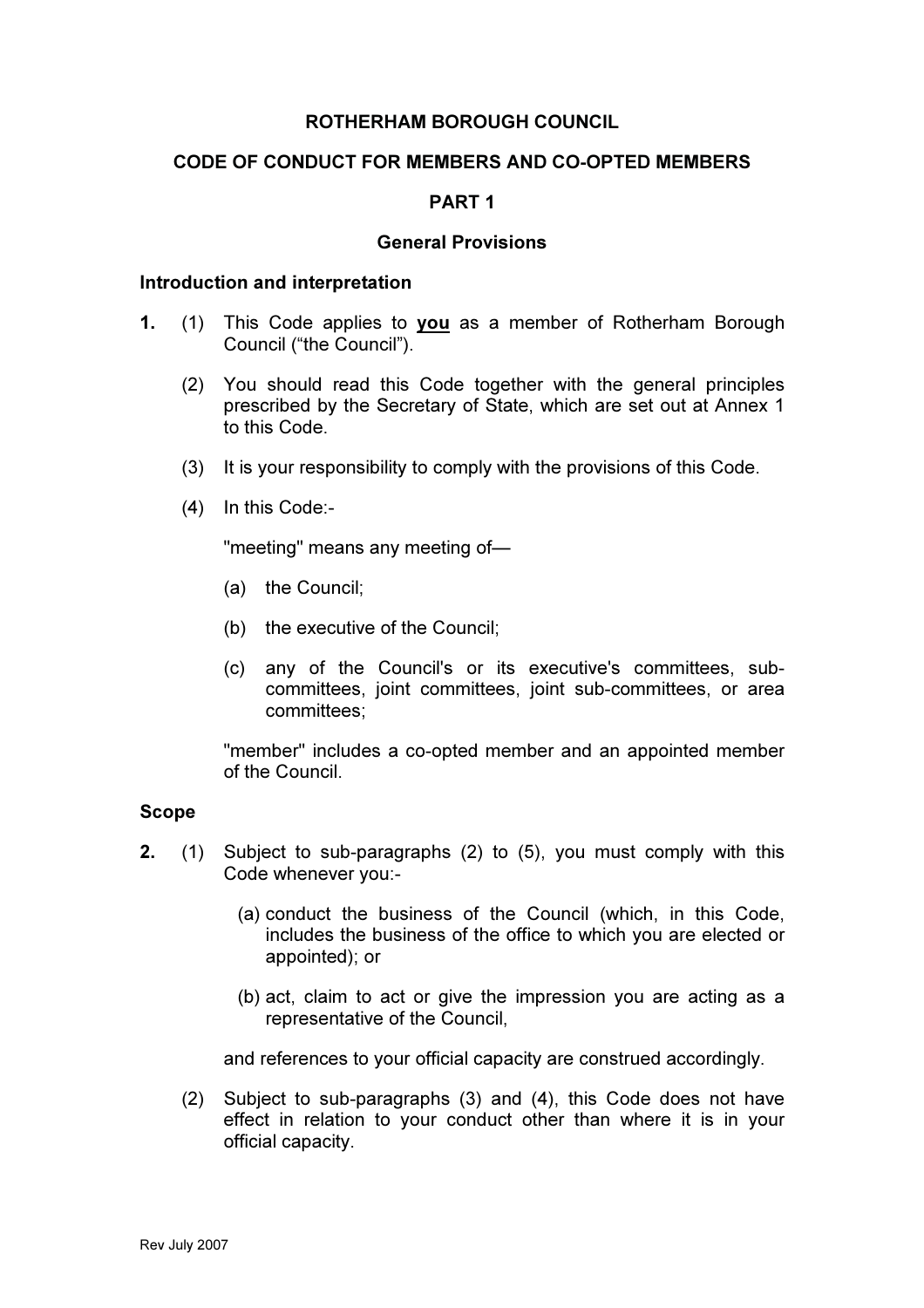- (3) In addition to having effect in relation to conduct in your official capacity, paragraphs 3 (2) (c), 5 and 6 (a) also have effect, at any other time, where that conduct constitutes a criminal offence for which you have been convicted.
- (4) Conduct to which this Code applies (whether that is conduct in your official capacity or conduct mentioned in sub-paragraph (3)) includes a criminal offence for which you are convicted (including an offence you committed before the date you took office, but for which you are convicted after that date).
- (5) Where you act as a representative of the Council:-
	- (a) on another relevant authority, you must, when acting for that other authority, comply with that other authority's code of conduct; or
	- (b) on any other body, you must, when acting for that other body, comply with this Code, except and insofar as it conflicts with any other lawful obligations to which that other body may be subject.

# General obligations

- 3. (1) You must treat others with respect.
	- (2) You must not:-
		- (a) do anything which may cause the Council to breach any of the equality enactments (as defined in Section 33 of the Equality Act 2006 and set out in Annex 2 hereto);
		- (b) bully any person;
		- (c) intimidate or attempt to intimidate any person who is or is likely to be:-
			- (i) a complainant,
			- (ii) a witness, or
			- (iii) involved in the administration of any investigation or proceedings,

in relation to an allegation that a member (including yourself) has failed to comply with this Code or any other relevant authority's code of conduct for members; or

 (d) do anything which compromises or is likely to compromise the impartiality of those who work for, or on behalf of, the Council.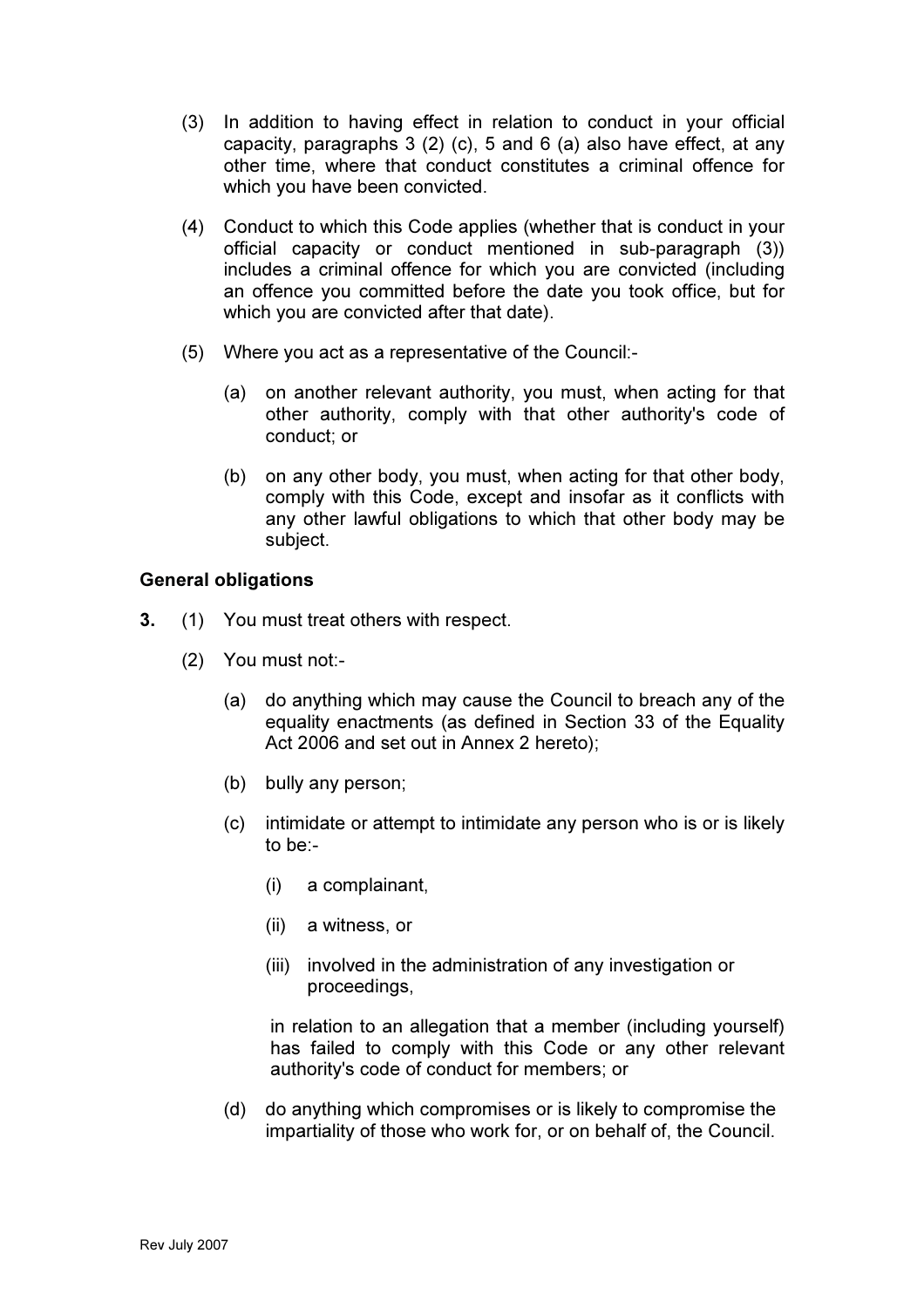- 4. You must not:-
	- (a) disclose information given to you in confidence by anyone, or information acquired by you which you believe, or ought reasonably to be aware, is of a confidential nature, except where:-
		- (i) you have the consent of a person authorised to give it;
		- (ii) you are required by law to do so;
		- (iii) the disclosure is made to a third party for the purpose of obtaining professional advice provided that the third party agrees not to disclose the information to any other person; or
		- (iv) the disclosure is:-
			- (aa) reasonable and in the public interest; and
			- (bb) made in good faith and in compliance with the reasonable requirements of the Council; or
	- (b) prevent another person from gaining access to information to which that person is entitled by law.
- 5. You must not conduct yourself in a manner which could reasonably be regarded as bringing your office or the Council into disrepute.
- 6. You:-
	- (a) must not use or attempt to use your position as a member improperly to confer on or secure for yourself or any other person, an advantage or disadvantage; and
	- (b) must, when using or authorising the use by others of the resources of the Council:-
		- (i) act in accordance with the Council's reasonable requirements;
		- (ii) ensure that such resources are not used improperly for political purposes (including party political purposes); and
	- (c) must have regard to any applicable Local Authority Code of Publicity made under the Local Government Act 1986.
- 7. (1) When reaching decisions on any matter you must have regard to any relevant advice provided to you by the Council's:-
	- (a) chief finance officer (the Strategic Director of Finance); or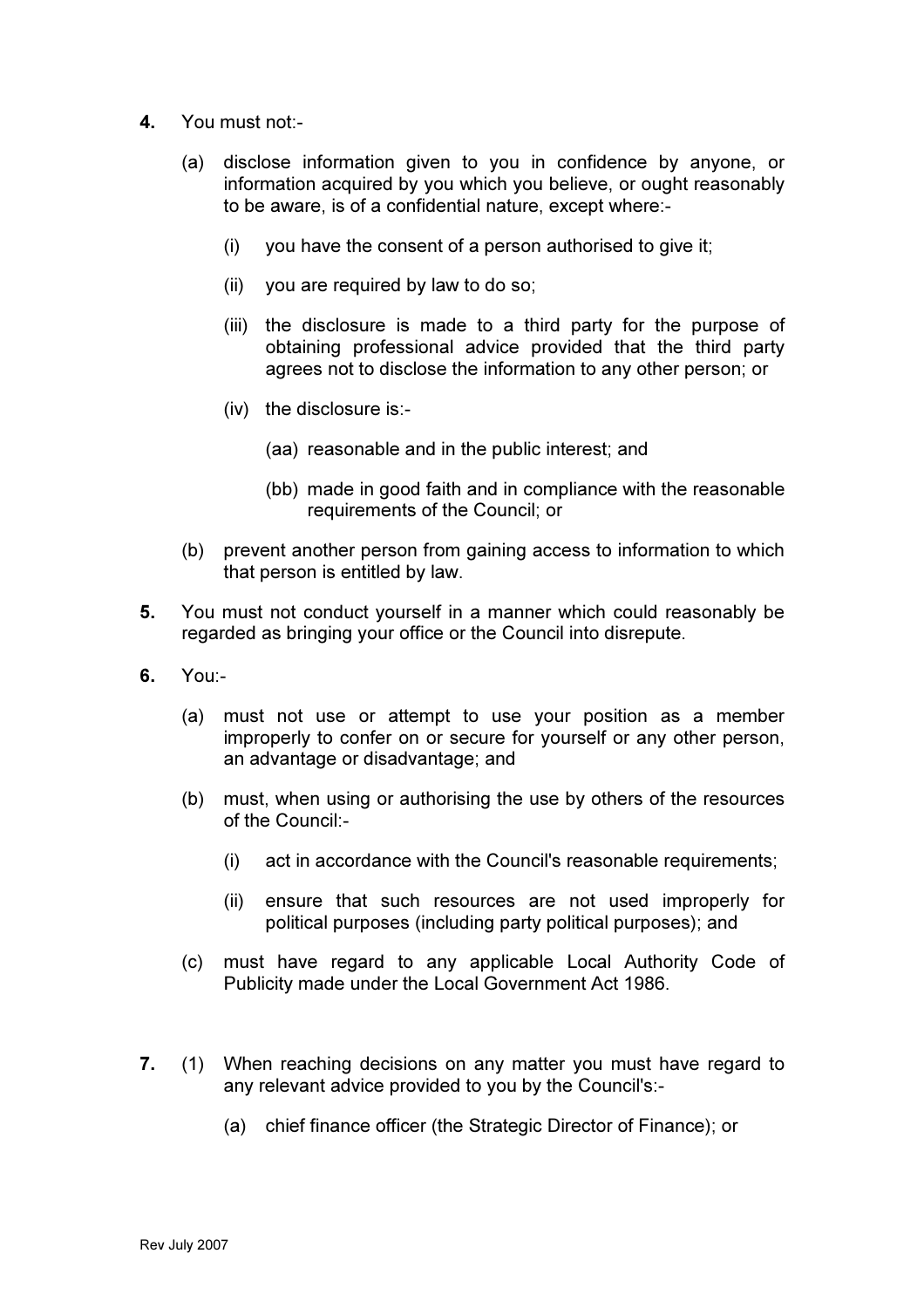(b) monitoring officer (the Assistant Chief Executive (Legal and Democratic Services)),

where that officer is acting pursuant to his or her statutory duties.

 (2) You must give reasons for all decisions in accordance with any statutory requirements and any reasonable additional requirements imposed by the Council.

# PART 2

# Interests

# Personal interests

- 8. (1) You have a personal interest in any business of the Council where either:-
	- (a) it relates to or is likely to affect:-
		- (i) any body of which you are a member or in a position of general control or management and to which you are appointed or nominated by the Council;
		- (ii) any body:-
			- (aa) exercising functions of a public nature;
			- (bb) directed to charitable purposes; or
			- (cc) one of whose principal purposes includes the influence of public opinion or policy (including any political party or trade union),
			- (dd) which is a private club or society, such as the Freemasons, a recreational club, working men's club or private investment club,

 of which you are a member or in a position of general control or management;

- (iii) any employment or business carried on by you;
- (iv) any person or body who employs or has appointed you;
- (v) any person or body, other than the Council, who has made a payment to you in respect of your election or any expenses incurred by you in carrying out your duties;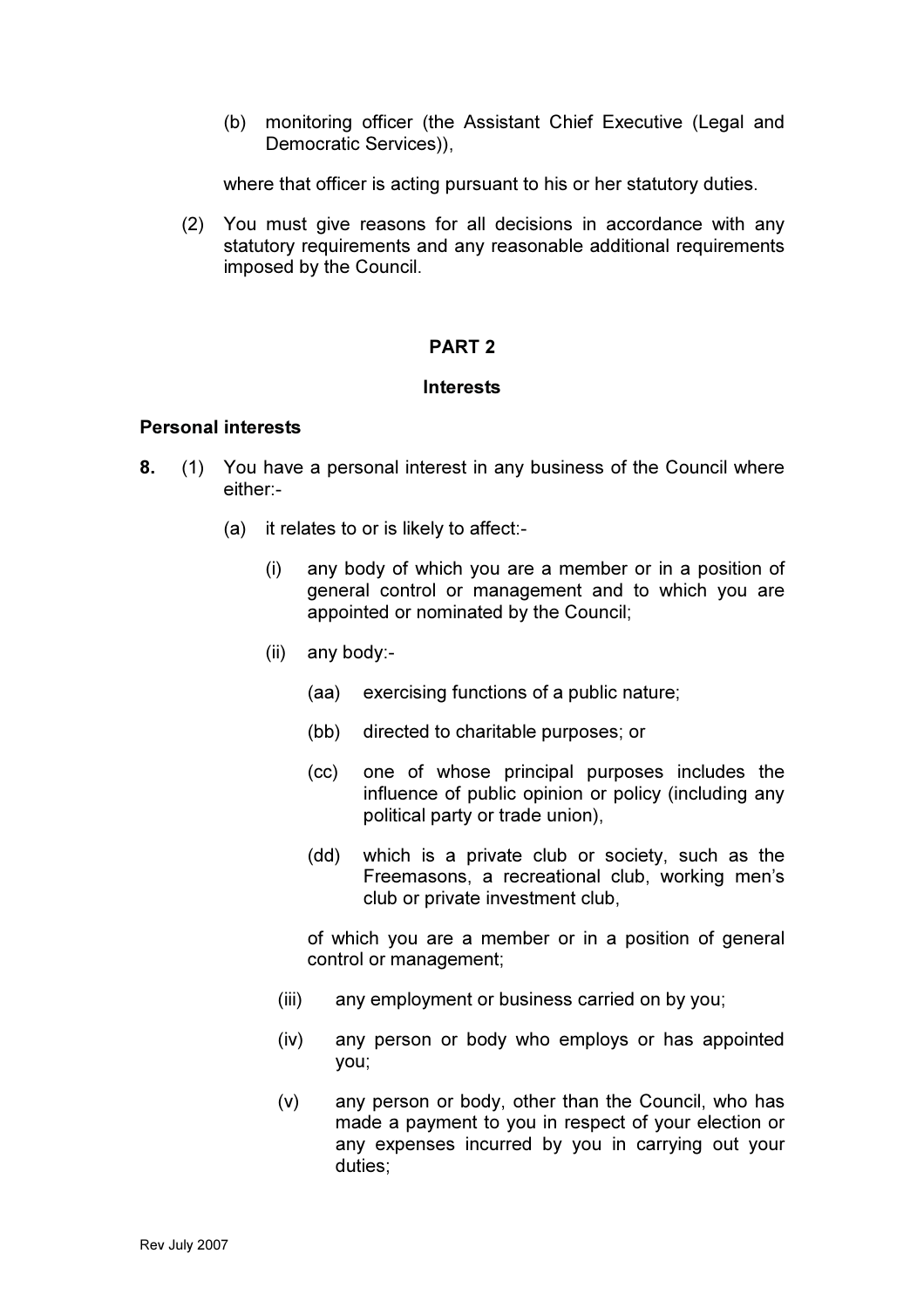- (vi) any person or body who has a place of business or land in the Council's area, and in whom you have a beneficial interest in a class of securities of that person or body that exceeds the nominal value of £25,000 or one hundredth of the total issued share capital (whichever is the lower);
- (vii) any contract for goods, services or works made between the Council and you or a firm in which you are a partner, a company of which you are a remunerated director, or a person or body of the description specified in paragraph (vi);
- (viii) the interests of any person from whom you have received a gift or hospitality with an estimated value of at least £25,
- (ix) any land in the Council's area in which you have a beneficial interest;
- (x) any land where the landlord is the Council and you are, or a firm in which you are a partner, a company of which you are a remunerated director, or a person or body of the description specified in paragraph (vi) is, the tenant;
- (xi) any land in the Council's area for which you have a licence (alone or jointly with others) to occupy for 28 days or longer; or
- (b) a decision in relation to that business might reasonably be regarded as affecting your well-being or financial position or the well-being or financial position of a relevant person (see paragraph 8 (2) for definition of "relevant person") to a greater extent than the majority of other council tax payers, ratepayers or inhabitants of the electoral division or ward, as the case may be, affected by the decision.
- (2) In sub-paragraph (1) (b), a relevant person is:-
	- (a) a member of your family or any person with whom you have a close association; or
	- (b) any person or body who employs or has appointed such persons, any firm in which they are a partner, or any company of which they are directors;
	- (c) any person or body in whom such persons have a beneficial interest in a class of securities exceeding the nominal value of £25,000; or
	- (d) any body of a type described in sub-paragraph (1) (a) (i) or (ii).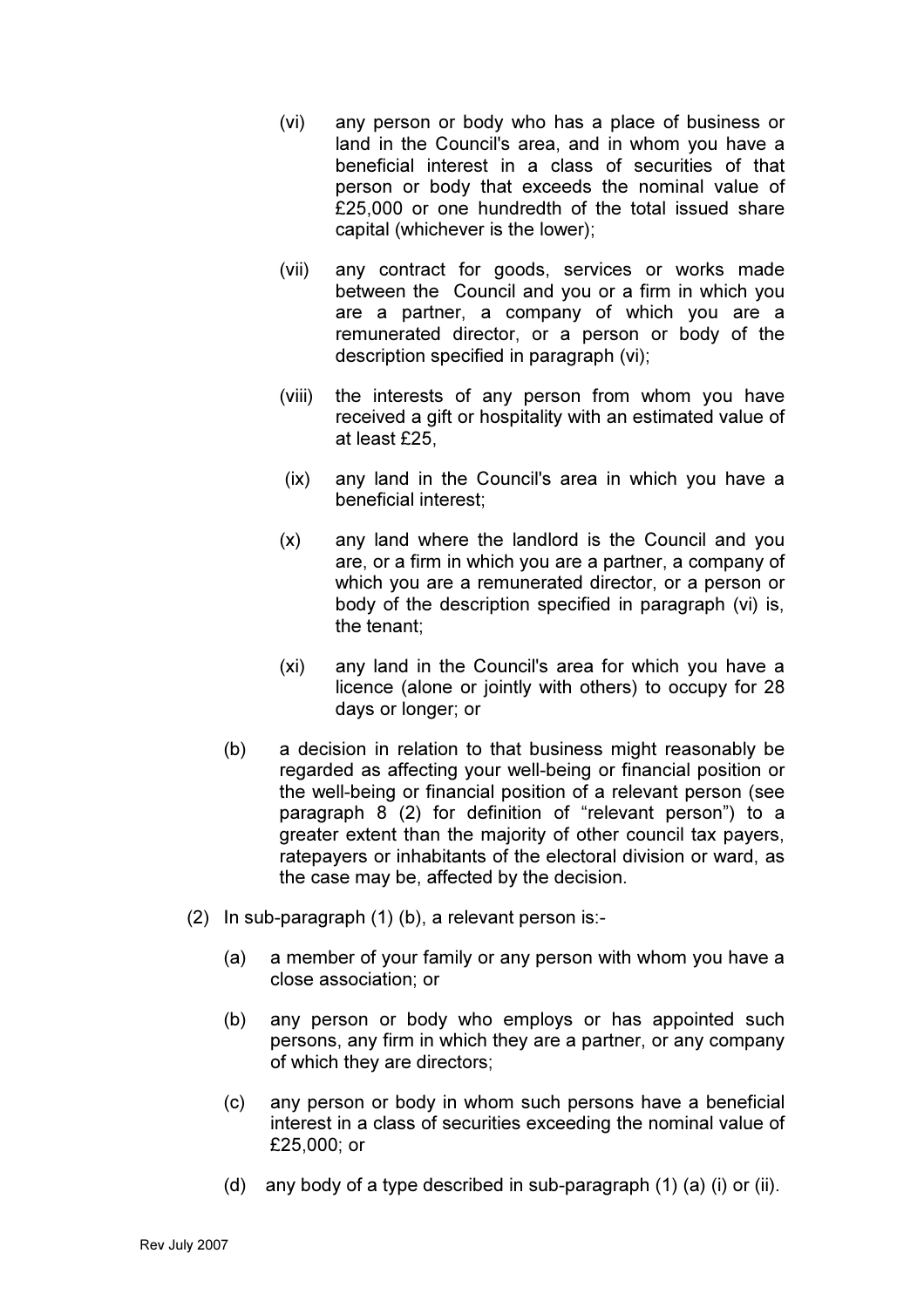# Disclosure of personal interests

- 9. (1) Subject to sub-paragraphs (2) to (7), where you have a personal interest in any business of the Council and you attend a meeting of the Council at which the business is considered, you must disclose to that meeting the existence and nature of that interest at the commencement of that consideration, or when the interest becomes apparent.
	- (2) Where you have a personal interest in any business of the Council which relates to or is likely to affect a person described in paragraph 8 (1) (a) (i) or 8 (1) (a) (ii) (aa), you need only disclose to the meeting the existence and nature of that interest when you address the meeting on that business.
	- (3) Where you have a personal interest in any business of the authority of the type mentioned in paragraph 8(1)(a)(viii) (i.e. a gift or hospitality of at least £25), you need not disclose the nature or existence of that interest to the meeting if the interest was registered more than three years before the date of the meeting.
	- (4) Sub-paragraph (1) only applies where you are aware or ought reasonably to be aware of the existence of the personal interest.
	- (5) Where you have a personal interest but, by virtue of paragraph 14, sensitive information relating to it is not registered in the Council's Register of Members' Interests, you must indicate to the meeting that you have a personal interest, but need not disclose the sensitive information to the meeting.
	- (6) Subject to paragraph 12 (1) (b), where you have a personal interest in any business of the Council and you have made an executive decision in relation to that business, you must ensure that any written statement of that decision records the existence and nature of that interest.
	- (7) In this paragraph, "executive decision" is to be construed in accordance with any regulations made by the Secretary of State under section 22 of the Local Government Act 2000.

### Prejudicial interest generally

- 10. (1) Subject to sub-paragraph (2), where you have a personal interest in any business of the Council you also have a prejudicial interest in that business where the interest is one which a member of the public with knowledge of the relevant facts would reasonably regard as so significant that it is likely to prejudice your judgement of the public interest.
	- (2) You do not have a prejudicial interest in any business of the authority where that business:-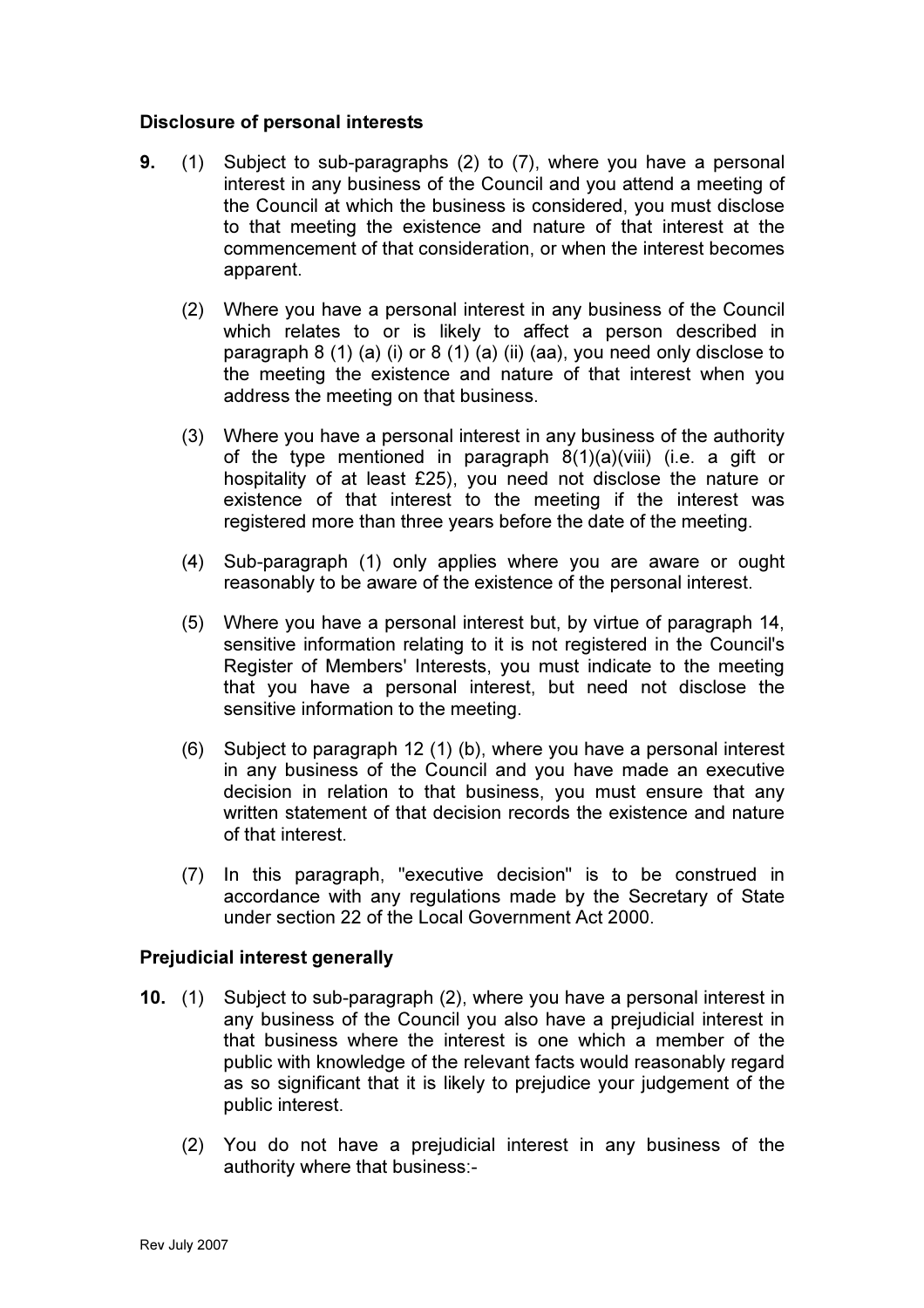- (a) does not affect your financial position or the financial position of a person or body described in paragraph 8;
- (b) does not relate to the determining of any approval, consent, licence, permission or registration in relation to you or any person or body described in paragraph 8; or
- (c) relates to the functions of the Council in respect of:-
	- (i) housing, where you are a tenant of the Council provided that those functions do not relate particularly to your tenancy or lease;
	- (ii) school meals or school transport and travelling expenses, where you are a parent or guardian of a child in full time education, or are a parent governor of a school, unless it relates particularly to the school which the child attends;
	- (iii) statutory sick pay under Part XI of the Social Security Contributions and Benefits Act 1992, where you are in receipt of, or are entitled to the receipt of, such pay;
	- (iv) an allowance, payment or indemnity given to members;
	- (v) any ceremonial honour given to members; and
	- (vi) setting council tax or a precept under the Local Government Finance Act 1992.

# Prejudicial interests arising in relation to overview and scrutiny committees

- 11. You also have a prejudicial interest in any business before an overview and scrutiny committee of the Council (or of a sub-committee of such a committee) where:-
	- (a) that business relates to a decision made (whether implemented or not) or action taken by the Council's executive or another of the Council's committees, sub-committees, joint committees or joint sub-committees; and
	- (b) at the time the decision was made or action was taken, you were a member of the executive, committee, sub-committee, joint committee or joint sub-committee mentioned in paragraph (a) and you were present when that decision was made or action was taken.

### Effect of prejudicial interests on participation

12. (1) Subject to sub-paragraph (2), where you have a prejudicial interest in any business of the Council:-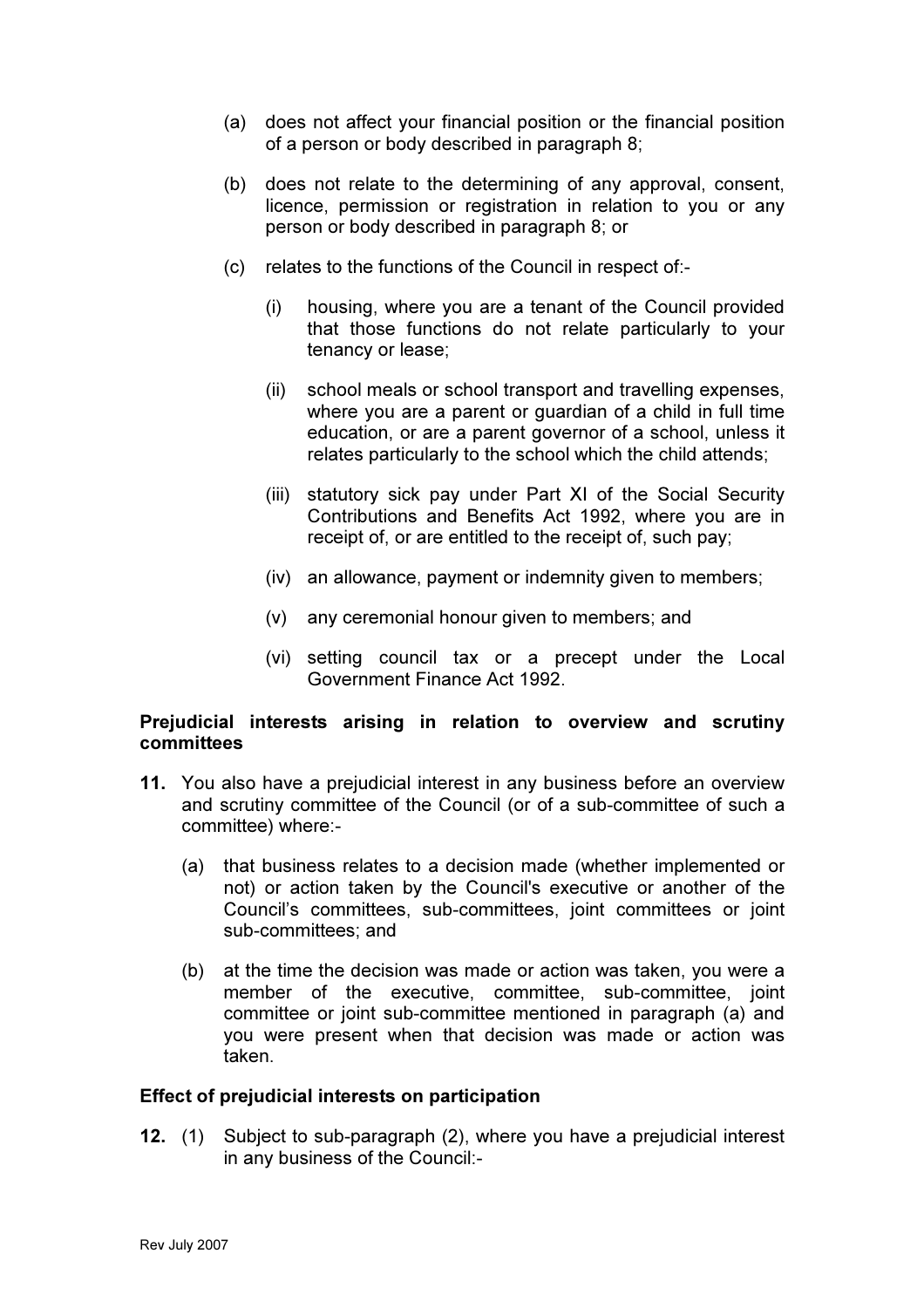- (a) you must withdraw from the room or chamber where a meeting considering the business is being held:-—
	- (i) in a case where sub-paragraph (2) applies, immediately after making representations, answering questions or giving evidence;
	- (ii) in any other case, whenever it becomes apparent that the business is being considered at that meeting;

unless you have obtained a dispensation from the Council's Standards Committee;

- (b) you must not exercise executive functions in relation to that business; and
- (c) you must not seek improperly to influence a decision about that business.
- (2) Where you have a prejudicial interest in any business of the Council, you may attend a meeting (including a meeting of the overview and scrutiny committee of the Council or of a subcommittee of such a committee) but only for the purpose of making representations, answering questions or giving evidence relating to the business, provided that the public are also allowed to attend the meeting for the same purpose, whether under a statutory right or otherwise.

### PART 3

### Registration of Members' Interests

#### Registration of Members' Interests

- 13. (1) Subject to paragraph 14, you must, within 28 days of:-
	- (a) this Code being adopted by the Council; or
	- (b) your election or appointment to office (where that is later),

register in the Council's Register of Members' Interests (maintained under section 81 (1) of the Local Government Act 2000) details of your personal interests where they fall within a category mentioned in paragraph 8 (1) (a), by providing written notification to the Council's monitoring officer.

 (2) Subject to paragraph 14, you must, within 28 days of becoming aware of any new personal interest or change to any personal interest registered under paragraph (1), register details of that new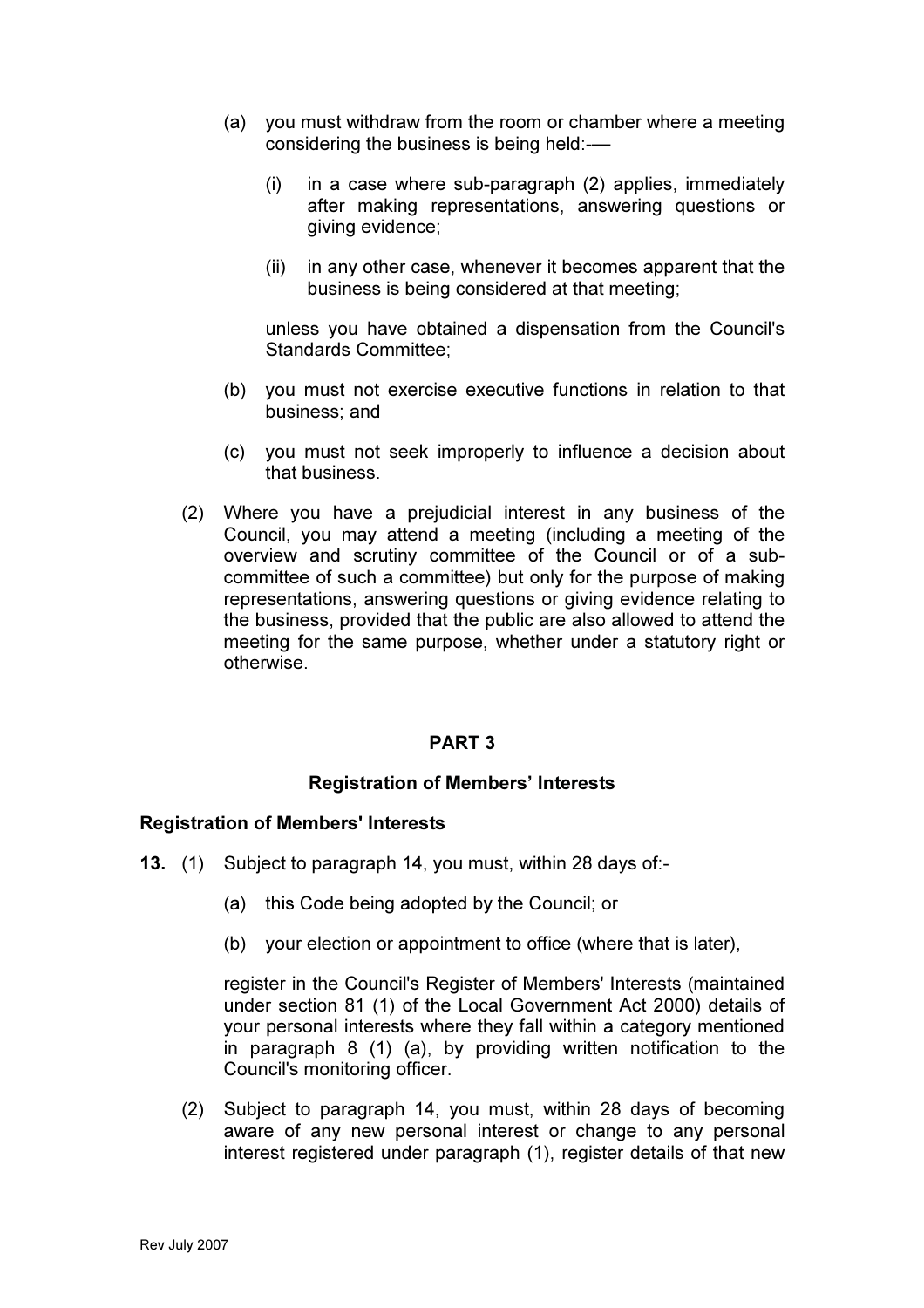personal interest or change by providing written notification to the Council's monitoring officer.

# Sensitive information

- 14. (1) Where you consider that the information relating to any of your personal interests is sensitive information (as defined by paragraph 14 (3)), and the Council's monitoring officer agrees, you need not include that information when registering that interest, or, as the case may be, a change to that interest under paragraph 13.
	- (2) You must, within 28 days of becoming aware of any change of circumstances which means that information excluded under paragraph (1) is no longer sensitive information, notify the Council's monitoring officer asking that the information be included in the Council's Register of Members' Interests.
	- (3) In this Code, "sensitive information" means information whose availability for inspection by the public creates, or is likely to create, a serious risk that you or a person who lives with you may be subjected to violence or intimidation.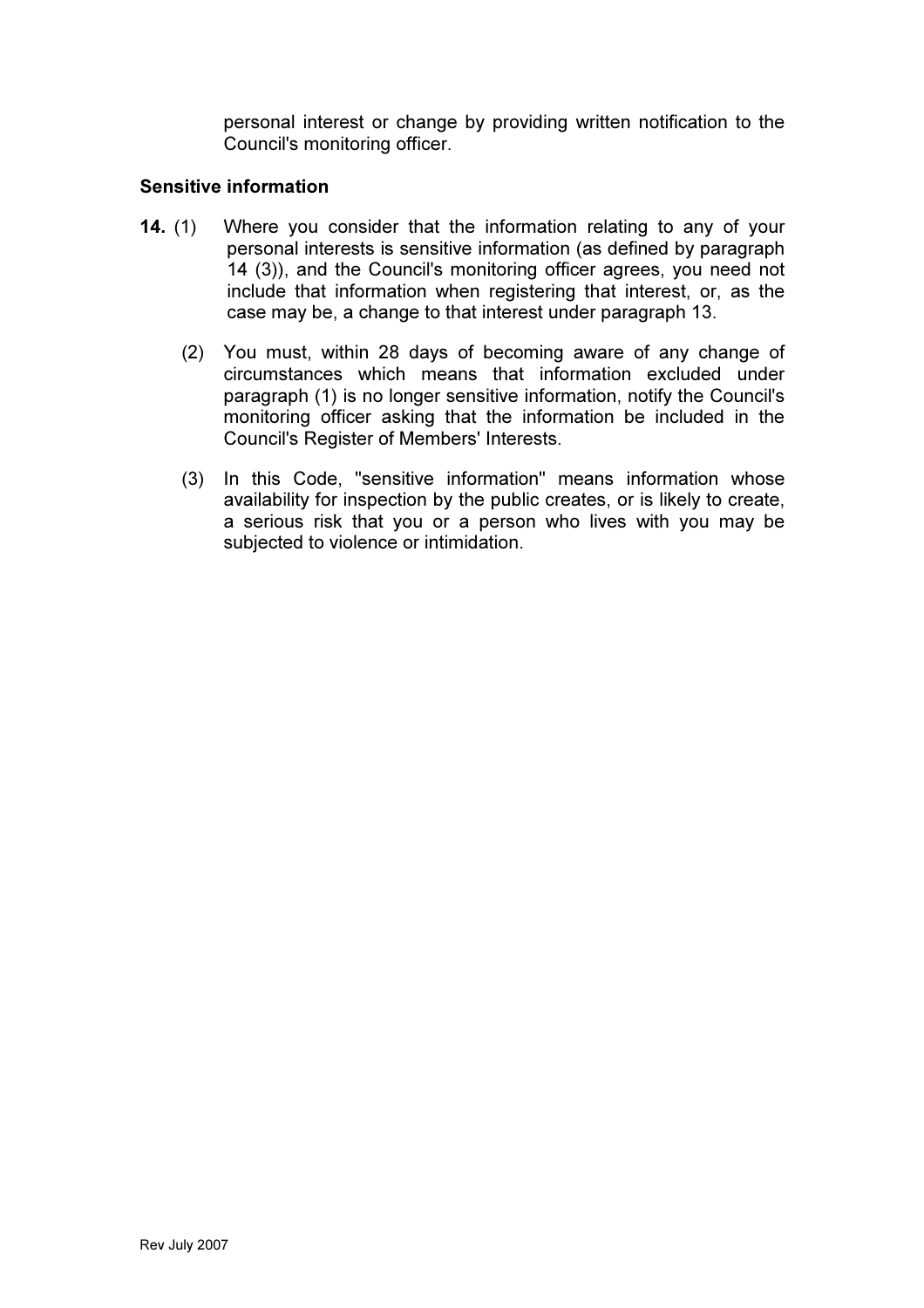# ANNEX 1

# The Ten General Principles

# Paragraph 1 (2)

### **Selflessness**

1. Members should serve only the public interest and should never improperly confer an advantage or disadvantage on any person.

# Honesty and integrity

2. Members should not place themselves in situations where their honesty and integrity may be questioned, should not behave improperly and should on all occasions avoid the appearance of such behaviour.

# **Objectivity**

3. Members should make decisions on merit, including when making appointments, awarding contracts, or recommending individuals for rewards or benefits.

# Accountability

4. Members should be accountable to the public for their actions and the manner in which they carry out their responsibilities, and should cooperate fully and honestly with any scrutiny appropriate to their particular office.

### **Openness**

5. Members should be as open as possible about their actions and those of their authority, and should be prepared to give reasons for those actions.

### Personal judgement

6. Members may take account of the views of others, including their political groups, but should reach their own conclusions on the issues before them and act in accordance with those conclusions.

### Respect for others

7. Members should promote equality by not discriminating unlawfully against any person, and by treating people with respect, regardless of their race, age, religion, gender, sexual orientation or disability. They should respect the impartiality and integrity of the authority's statutory officers and its other employees.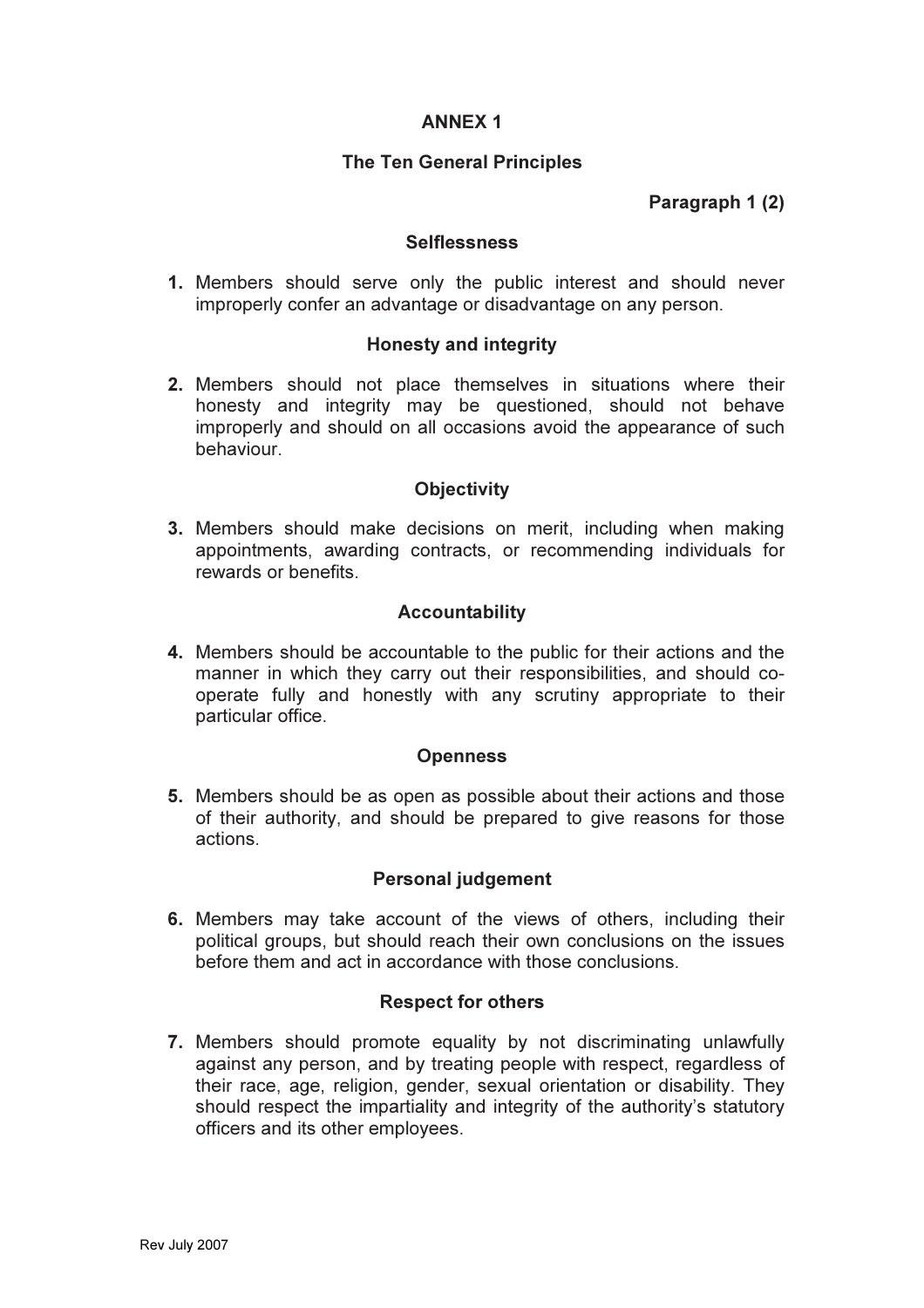# Duty to uphold the law

8. Members should uphold the law and, on all occasions, act in accordance with the trust that the public is entitled to place in them

# **Stewardship**

9. Members should do whatever they are able to do to ensure that their authorities use their resources prudently and in accordance with the law.

# Leadership

10. Members should promote and support these principles by leadership, and by example, and should act in a way that secures or preserves public confidence.